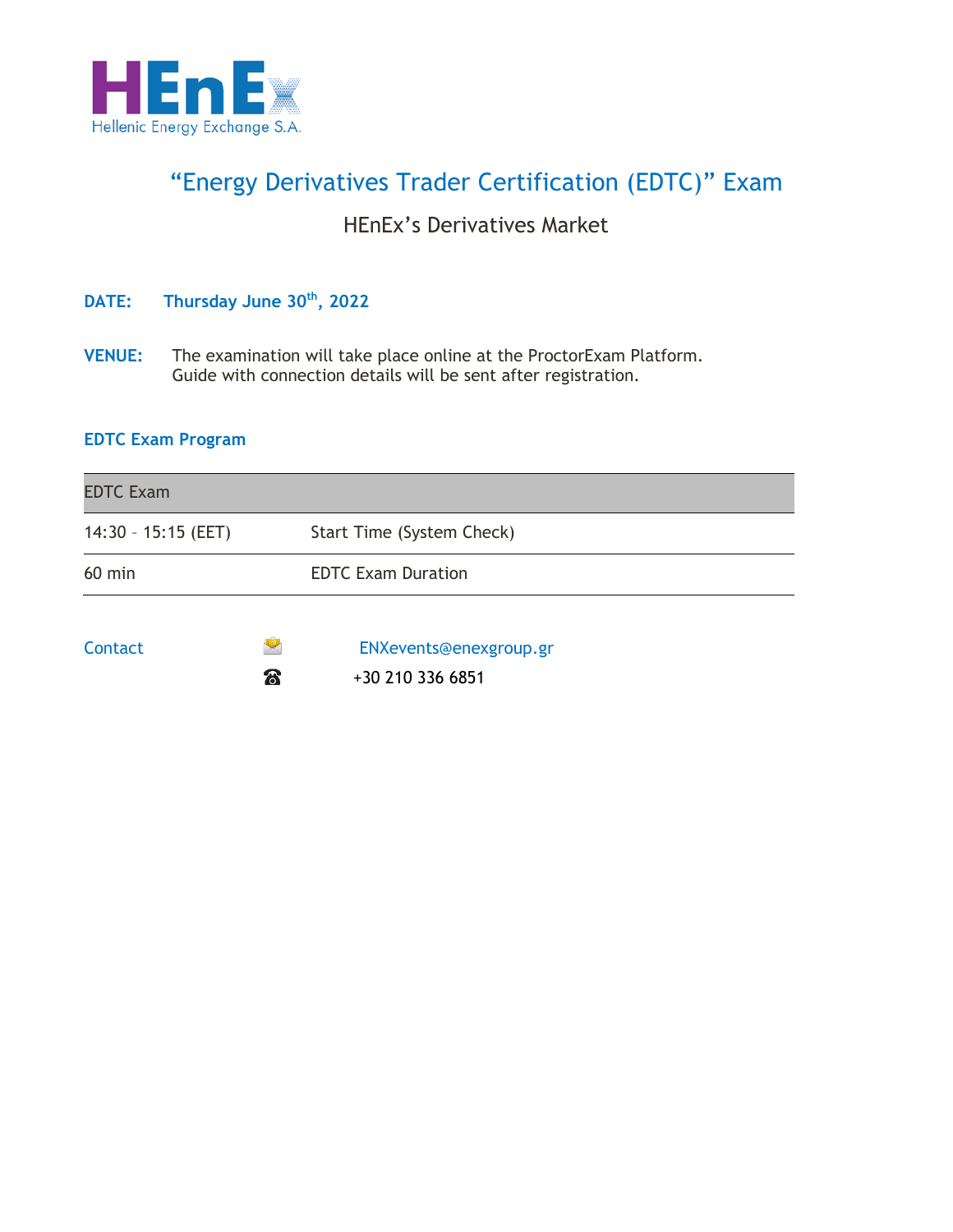## **EDTC Exam overview and registration process**

#### **Οverview**

The study material for EDTC examination can be foun[d here.](https://www.enexgroup.gr/web/guest/training) The examination focuses on the regulatory framework of HEnEx's Derivatives Market, the Trading System and related trading issues, as well as basic principles on clearing and settlement. The examination uses the multiple-choice test system and it will be held either in English or Greek<sup>1</sup>.

#### **Οbjectives**

The exams are conducted according to the relevant HEnEx Decisions. Exam objectives can be found at Decision 3: "Members' professional competence in the Financial Energy Market (Derivatives Market) of HEnEx".

#### **Pricing**

The Certification Fee is €150 (not subject to VAT charges).

The fee needs to be deposited to HEnEx's Bank Account until Monday 27/06/2022. The deposit information field should include the text **"Energy Derivatives Trader Certification Exam"**.

#### **HEnEx's Bank account details**

Beneficiary: Hellenic Energy Exchange S.A. Bank: National Bank of Greece S.A. IBAN: GR69 0110 0440 0000 0440 0291 144 SWIFT: ETHNGRAA

#### **Registration, Payment & Connection Check**

1. Registration

 $\overline{a}$ 

For your participation, please register [here](https://www.enexgroup.gr/web/guest/edtc-exams-registration-form) by 27/06/2022 12:00EET. You are kindly requested to fill in your personal information in English. After this time, no registration application will be processed.

#### 2. Payment Notification

After registering online, examinees should deposit the certification fee at HEnEx's Bank Account and send a copy of the deposit receipt to [ENXevents@enexgroup.gr,](mailto:ENXevents@enexgroup.gr) along with the required information listed below:

- Company's name
- Tax Registration Number

<sup>1</sup> Exam questions & answers will be bilingual.